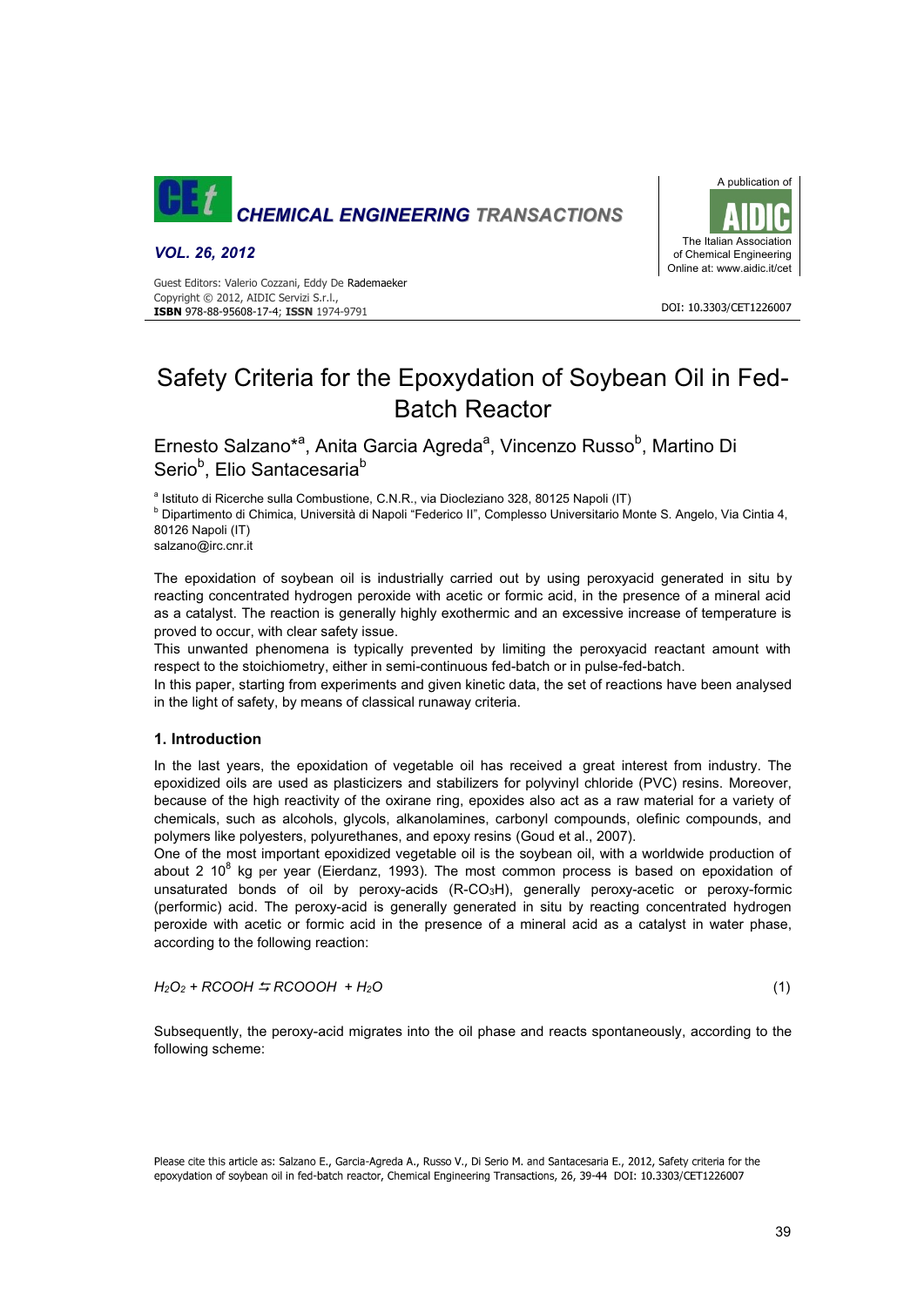

*Figure 1. The scheme of epoxydation reaction* 

This reaction is highly exothermic (ΔH =−230.3 kJ/mol for each double bond) and an excessive increase of the temperature in the industrial reactors is prevented by adding a limited amount of a mixture of H<sub>2</sub>O<sub>2</sub> and formic or acetic acid to the mixture of oil and acid catalyst (Santacesaria et al., 2011). In the following this reaction is analysed in terms of safety criteria.

# **2. Safety criteria**

Chemical processes can undergo thermal runaway if the rate of heat generation is faster than the rate of heat removal by cooling system, thus leading to a continuous rise in the reactor temperature and a consequent acceleration of the reactions, leading eventually to explosion. Some measures for improving the safety of chemical processes can be adopted to avoid this unexpected phenomenon. Those measures can be obtained and designed by performing appropriate safety tests (Varma et al., 1999; Zaldivar et al., 2003). The most reliable tests, according to Hub and Jones (1986), are based on the "on-line methods", i.e. performed directly on the process. These methods are built on two typologies of criteria, namely "geometry-based criteria" and "sensitivity-based criteria". The first is based on geometric feature of the profile of a system variable such as temperature or heat-release rate These criteria were first introduced by the pioneering theory of Semenov and were developed later by several authors as Thomas and Bowes (1961), Adler and Enig (1964), Van Welsenaere and Froment (1970) and the same Hub and Jones (1986). On the other hand, sensitivity based criteria are related to the parametric sensitivity concept introduced by Bilous and Amundson (1956) in the context of chemical reactor theory. A reactor exhibits a parametric sensitivity when in some regions of operation a small change in a system parameter produces large changes in the dependent parameters of the system. The criteria of Varma et al. (1999), Strozzi and Zaldívar (1994) own to this class.

In this preliminary work, the geometry based criterion by Hub and Jones (1986), which is based on the increase of heat evolution in the system, is adopted. The method uses the second derivative of the reactor temperature T and the first derivative of the temperature difference between the reactor (T) and the jacket  $(T_W)$  for the identification of hazards:

$$
\frac{d^2T}{dt^2} > 0\tag{2}
$$

$$
\frac{d(T - T_w)}{dt} > 0\tag{3}
$$

If both of these conditions are simultaneously fulfilled, a thermal hazard may be expected and the system may go outside control. In this work, starting from an experimental and modelling study of the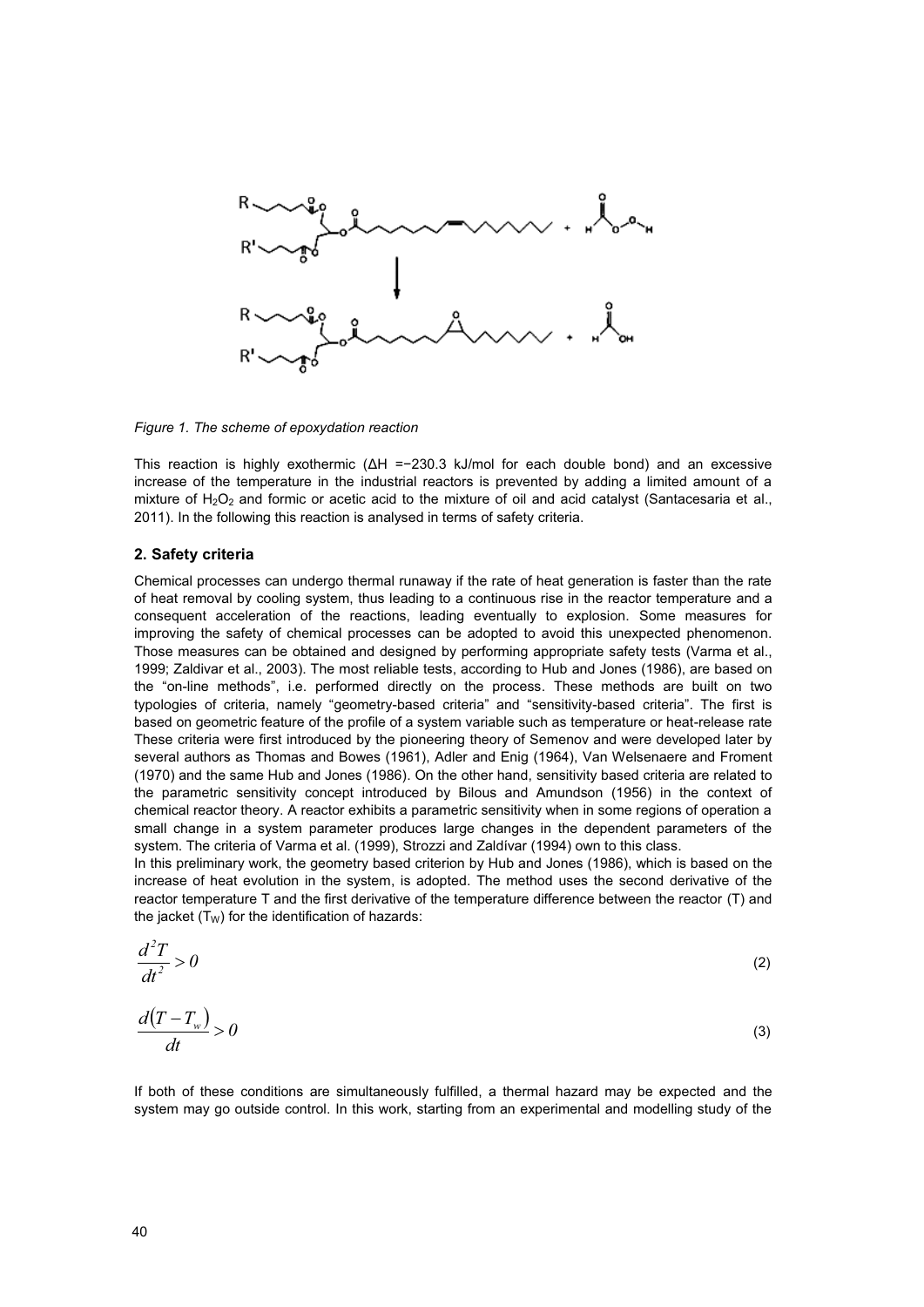epoxidation of soybean oil carried out by Santacesaria et al. (2011), the Hub and Jones criterion has been applied taking into account experimental results and using the developed thermo-kinetic model as a predictive tool to evaluate safety conditions for the process.

### **3. Reaction scheme of epoxidation process – mass and energy equation**

### **3.1 Reaction scheme**

The epoxidation process may be described by considering the mechanism shown by Stepanski et al. (2005). In that work, the process may be sketched in the following steps: i) formation of peroxy-acid in water phase; ii) transfer of both organic and peroxy-acid to organic phase in accordance with the distribution coefficient, iii) epoxidation reaction in organic phase with formation of epoxide and release of organic acid; and iv) decomposition of the obtained epoxide both in oil phase at the phase border.

Following Santacesaria et al. (2011), two specific phases may be considered, the first occuring in acqueous solutions and promoted by an acid catalyst (sulfuric acid), in which formic acid and hydrogen peroxide are involved to give performic acid, and the second occuring in organic phase, that involves performic acid and the double bonds contained in the soybean oil molecules. In this scheme, the mass transfer between the two phases of substances involved in the process is essential.

An overall scheme of the reactions is reported in Table 1, where C=C(n) represents the un-saturated group (double bond) and n (=1,2,3) are mono-enes, di-enes and tri-enes; Epox(n) is the epoxide group deriving from the mono-enes, di-enes and tri-enes, DEG is the decomposed oxirane group obtaining by different compounds: H<sub>2</sub>O<sub>2</sub>, FA (formic acid), PFA (performic acid), H<sub>2</sub>O, or more in general by H<sub>3</sub>O<sup>+</sup> group and indicated with H. See Santacesaria et al. (2011) for details.

*Table 1: Scheme of the epoxydation reactions.* 

| Aqueous phase                                                 |
|---------------------------------------------------------------|
| $H_2O_2$ + HCOOH $\leftrightarrows$ HCOOOH + H <sub>2</sub> O |
| $H_2O_2 \rightarrow H_2O + 0.5 O_2$                           |
| Organic phase                                                 |
| $HCOOOH + C=C(n) \rightarrow Epox(n) + HCOOH$                 |
| $E$ pox(n) + $H^+$ $\rightarrow$ DEG <sub>H</sub>             |

#### **3.2 Mass and energy equations**

The complete system of mass and energy equations may be sketched as in the following:

$$
\frac{dn_i^{phase}}{dt} = F_i + \sum_j r_j \cdot V_{phase} + J_i^{phase} \cdot V_{phase}
$$
\n(4)

$$
\overline{c}_p \cdot M_{tot} \cdot \frac{dT}{dt} = \left(W_{H_2O_2} \cdot c_{p,H_2O_2} + W_{FA} \cdot c_{p,FA} + W_{H_2O} \cdot c_{p,H_2O}\right) \cdot (T_{add} - T) +
$$
\n
$$
\left[ \Delta H_r \cdot \left(-r_c(i)\right) + \Delta H_{deg} \cdot \left(-r_d(i)\right) \right] \cdot V_{org} + \left[ \Delta H_{OX} \cdot \left(-r_a\right) \right] \cdot V_{aq} - U \cdot A \cdot (T - T_w)
$$
\n(5)

where j represents each of reactants or products participating to the overall epoxidation reaction and the term *phase* refers to either aqueous or organic, n<sub>j</sub><sup>hase</sup> are the moles of the j-th compound in the specified phase, F<sub>i</sub> is the molar flow rate, r<sub>i</sub> is the reaction rate, V<sub>phase</sub> is the volume of the phase (V<sub>org</sub>) and V<sub>aq</sub>), J<sub>i</sub><sup>phase</sup> are mass transfer rate for the component j in the phase, M<sub>tot</sub> is the mass of the soybean oil,  $c_{p,i}$  is the specific heat capacity at costant pressure of the specie j, W<sub>i</sub> is the mass rate of the j-th compound, T<sub>add</sub> is the inlet flow temperature, ΔH are the reaction heats, U is global thermal exchange coefficients, A is the exchange area,  $T_w$  is the temperature of the jacket. This thermo-kinetic model is adopted for the aims of this work.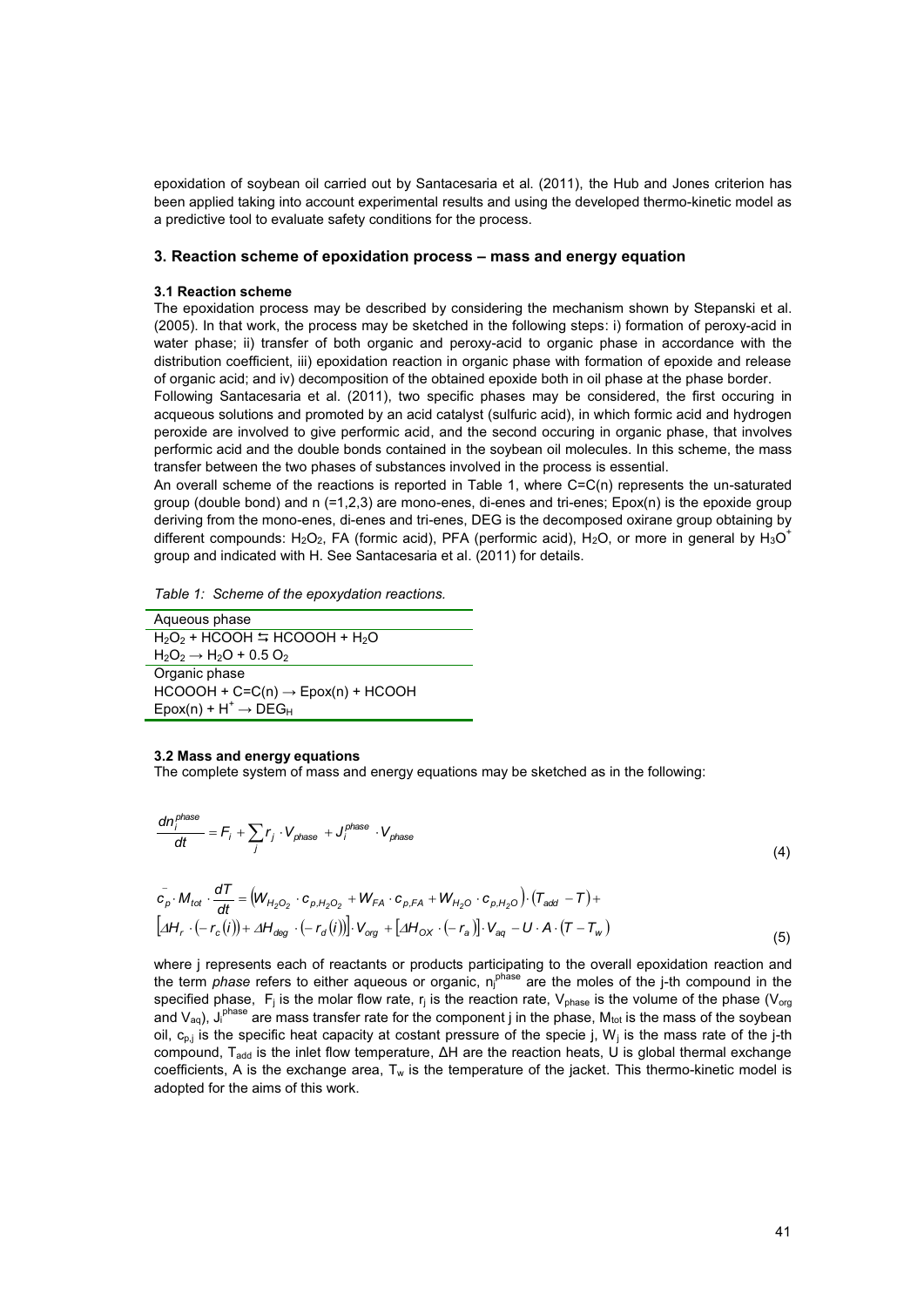# **4. Results**

The aim of this work is the analysis of Hub and Jones criteria by varying the process conditions, starting from the experimental results obtained by Santacesaria et al. (2011) in a semi-continuous-fedbatch reactor. In those tests, a continuous flow rate of 0.3 cm $^3$ .min<sup>-1</sup> of an oxidizing mixture of hydrogen peroxide and formic acid (composition:  $H_2O_2 = 36.7$  g, 60 % w/w; formic acid = 5.38 g, 95 % w/w purity) at the temperature of 10 °C was added to 100 g of well stirred soybean oil containing 0.64 g of catalyst (sulfuric acid) in about 116 minutes. The initial temperature,  $T_{in}$ , of the reaction environment was about 65 °C. The system exchanged heat with a thermostatic fluid circulating in a jacket surrounding the reactor and regulated to obtain an approximately constant reaction temperature ( $\sim$  65 °C).

The modeling tests have been carried out by assigning different flow rate Q (cm<sup>3</sup>.min<sup>-1</sup>) for the mixture of hydrogen peroxide and formic acid and temperature of the jacket  $T_w$  (Table 2), keeping all other parameters as in the experimental case. Table 2 reports some main modeling results: the temperature reached after 60 min, the maximum temperature reached in the system  $T<sub>MAX</sub>$  and the yield in epoxide reached after 60 min of the process defined in terms of yield in epoxide :

$$
yield(\%) = \frac{n_{e,1,org} + n_{e,2,org} + n_{e,3,org}}{n_d^0} \cdot 100
$$
\n(6)

where  $n_{e,1,org}$ ,  $n_{e,2,org}$ ,  $n_{e,3,org}$  are the moles of epoxide obtained by mono-enes, di-enes and tri-enes of the molecules of oil and  $n_q^0$  are the moles of double bond of the molecules of oil at the initial time.

*Table 2: Test conditions and modeling results for epoxydation reaction in 60 min of process.* 

| Data                                       | Q, flow rate $(cm3.min-1)$ |             |              |       |  |
|--------------------------------------------|----------------------------|-------------|--------------|-------|--|
|                                            | 0.3                        | 0.5         | 1.0          | 0.5   |  |
| $T_w (°C) (= T_{in})$                      | 65                         | 65          | 65           | 70    |  |
| $T$ @ 60 min (°C)                          | 69.96                      | 72.09       | 69.36        | 79.10 |  |
| $T_{MAX}$ (°C) in 60 min                   | 69.96                      |             | 72.57 127.79 | 80.49 |  |
| Yield in epoxide at 60 min $(\% w/w)$ 33.7 |                            | 52.49 87.74 |              | 66.24 |  |

In Figure 2, the thermal profile of the reaction environment and the yield in epoxide are showed over a range of 60 min.



*Figure 2: Thermal profile of the reaction environment and yield in epoxide obtained varying the value of the volumetric flow rate. The thermal profile of experimental test is also reported.*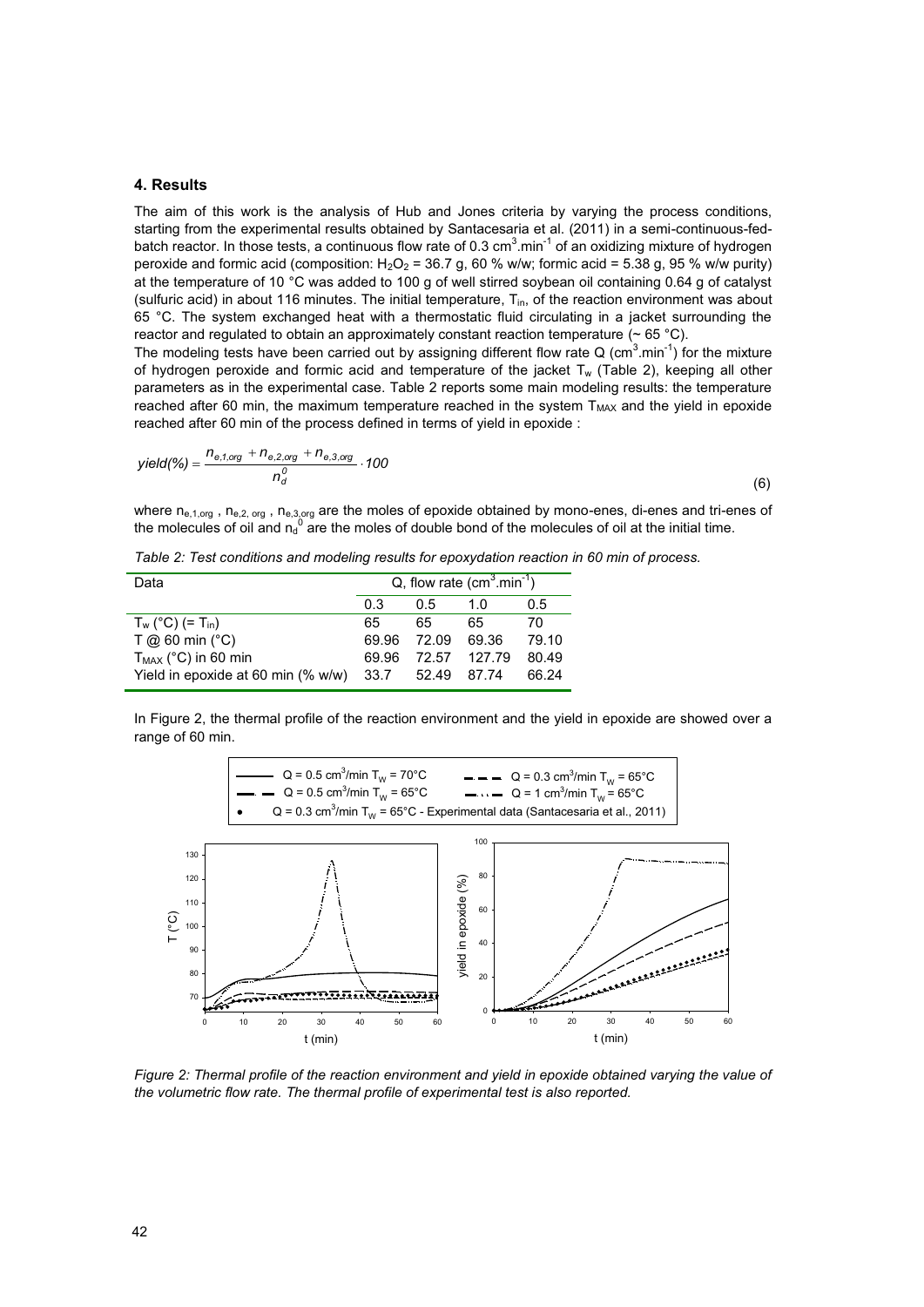For the sake of application of Hub & Jones criterion, Figure 3 shows the prime derivative of the difference between the temperature of reaction environment, T, and the temperature of the jacket,  $T_W$ , and the second derivative of the temperature of reaction environment, T.

Following Hub and Jones criterion of positive derivatives, we have recognized the time and process temperature ranges in which process conditions may be considered as hazardous. This means that in those ranges (Table 3) the process may go out of control, possibly leading to runaway reaction.

Q = 0.5 cm3 /min TW = 70°C Q = 0.5 cm3 /min TW = 65°C Q = 0.3 cm3 /min TW = 65°C Q = 1 cm3 /min TW = 65°C



*Figure 2: Hub and Jones criteria (Eqs. 2, 3) by varying the value of the volumetric flow rate. The profiles for the case of Q = 1 cm3 .min-1 refer to right axis.* 

*Table 3: Ranges of time and initial temperature in which the Hub & Jones criterion is satisfied and hazardous conditions are reached.* 

| $Q$ (cm <sup>3</sup> , min <sup>-1</sup> ) | 0.3     |       | 0.5     | 0.5   |     |       |                                                                          | 0.5 | 0.5       |
|--------------------------------------------|---------|-------|---------|-------|-----|-------|--------------------------------------------------------------------------|-----|-----------|
| $T_w=T_{\text{in}}$ (°C)                   | 65      |       | 65      |       | 65  |       |                                                                          |     |           |
| : (min)                                    | $0 - 5$ | 23-30 | $0 - 4$ | 17-23 | በ-4 | 10-31 | 50-60                                                                    | በ-4 | $14 - 19$ |
| T (°C)                                     | 65-66.8 |       |         |       |     |       | 69.2-69.4 65-67.7 71.2-71.7 65-69.6 76.5-117 67.8-69.4 70-72.7 77.8-78.4 |     |           |

## **5. Discussion**

The results shown in Figure 2 and Table 2 show that, quite clearly, the yield increases with the flow rate of reactant and with the temperature of the jacket  $T_w$ , because in this case lower heat loss with wall may be predicted, thus promoting the overall rate of reaction. These considerations are related to the process conditions.

As concern safety issues, results shown in Figure 3 and Table 3 demonstrate that in the first four minutes the Hub and Jones criteria are satisfied as concern all the tests for any value of flow rate.

Another region of time such that the criterion is satisfied occurs at longer duration:  $t > 50$  min in the case of Q = 1 cm<sup>3</sup>.min<sup>-1</sup>; t > 20 min for T<sub>w</sub> = 65 °C; and t > 14 min for Q = 0.5 cm<sup>3</sup>.min<sup>-1</sup> and T<sub>w</sub> = 70 °C. There, the rise of temperature is included between a minimum of about 5°C to a maximum of about 8 °C. The maximum temperature obtained is about 80 °C, as showed in Table 2. This value is not a critical value for the process. In the case with  $Q = 1$  cm<sup>3</sup>.min<sup>-1</sup>, in addition to the behaviors described for the other cases, a sudden rise of temperature may be observed for 10 min  $\lt$  t  $\lt$  30 min. In this region the criterion is clearly satisfied and it can be considered as a region of high hazard for thermal